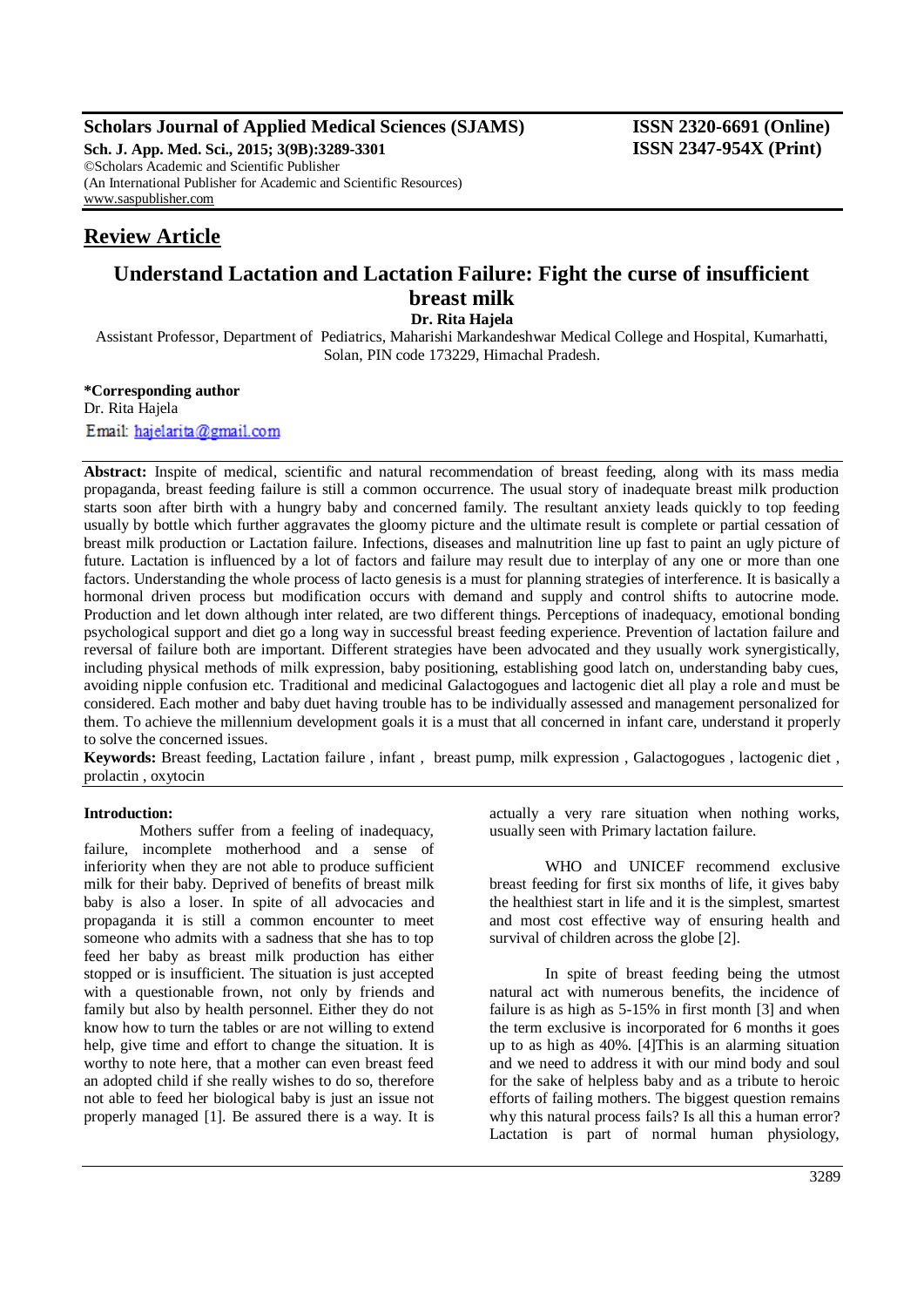involving two human beings and like all other human physiology; it can fail for various reasons.

The most crucial period for success or failure of breast feeding are the first 10 days after delivery, which is also the most stressful period for mothers, they may develop engorgement of breasts , soreness of nipples , apprehensions and doubts about their breast milk adequacy. The ability to recognize delayed or failed lacto genesis, interventions required to meet the nutritional requirements of baby and preservation of full or partial breast feeding are essential components of newborn care.

The process of lactation appears to be very simple and natural but in reality it is very complex, and influenced by a large number of factors in mothers internal and external environment. Internal environment includes her Physical and mental health, past experiences, hormonal balance along with her intentions of breast feeding, perception of body image, convictions regarding breast feeding and child rearing .Her external environment includes, husbands help and encouragement, job status, office and home structure and concerns of sustenance of job, support and child rearing practices in family and friends and most of all knowledge aptitude and practice of all hospital staffs.

# **PHYSIOLOGY OF LACTOGENESIS AND HORMONAL INTERPLAY:**

The five distinct stages through which human mammary gland passes are Embryogenesis, puberty, pregnancy, lactation and involution. Mammogenesis is the pre pregnancy stage of development of breast; lacto genesis begins after pregnancy and ends with involution of breast and cessation of milk production. Lacto genesis itself is a three stage event [5].

Stage 1-Lactogenesis I, the stage of Secretory differentiation

Stage 2-Lactogenesis II, the stage of Secretory activation

Stage 3- Lacto genesis III, the stage of mature milk production

# **Lacto genesis I (Secretory Differentiation)**

Full development and maturation of mammary epithelium takes place during pregnancy [6]. In the1st trimester mammary epithelial cells proliferate, ductal sprouting and branching takes place, lobular formation occurs. Ducts proliferate to form fatty pad and ductal end buds form alveoli, mammary blood flow increases and new capillaries form around lobules. By mid pregnancy mammary glands have developed extensively and become competent to secrete milk proteins but are kept inhibited by high levels of progesterone. Most milk products secreted during pregnancy find their way back in plasma from inter alveolar spaces. Glands continue to develop until parturition. During the last trimester secretory cells fill with fat droplets and alveoli are filled with colostrum, which is available for infant as soon as baby is born because colostrum is an antepartum secretion. As the pregnancy advances Colostrum shows a gradually increasing presence of lactose, casein, alpha lacto albumin and after delivery an increase in concentrations of immuno protective proteins sIgA and lactoferrin also takes place.

Lacto genesis is a hormonally driven endocrinally controlled system. Main hormones responsible are estrogen progesterone placental lactogen and prolactin, supported by glucocorticoids like cortisol, insulin, thyroid, parathyroid and growth hormone. Human placental lactogen, prolactin, human chorionic gonadotrophin, a form of estrogen 17 beta estradiol, are required for mammary growth and epithelial proliferation during pregnancy. Glucocorticoids enhance formation of lobule, estrogen stimulates ductal sprouting. Prolactin secreted by anterior pituitary gland stimulates prolactin receptor sites located on alveolar cell surfaces for initiation of milk secretion. Prolactin levels rise throughout pregnancy but is prevented from exerting positive influence on milk secretion by elevated levels of progesterone. Prolactin inhibiting factor is secreted from hypothalamus and it negatively controls prolactin effect. Progesterone increases during pregnancy and stimulates lobulo alveolar growth while suppressing secretory activity; it also sensitizes mammary cells to the effect of insulin and growth factor which are also involved in copious milk production stage. Secretory cellular activity and milk production starts around 16 weeks prenatally. Human placental lactogen and growth factors are supposed to be responsible for it. Thyroid hormones increase responsiveness of mammary cells to prolactin and can improve lactation performance.

# **Lactogensis II (Secretory activation)**

Placental expulsion abruptly decreases levels of human placental lactogen, estrogen and progesterone. Progesterone being a prolactin inhibitor, its absence eliminates the inhibition and milk secretion starts. This decline acts best in presence of lactogenic hormones prolactin; insulin and cortisol for full secretory activation which happens between 30 and 72 hours, therefore mothers feel fullness of breast on 2nd or 3rd day after delivery. [7].

Prolactin is the main hormone governing milk production and its levels increase and fall with intensity duration and frequency of nipple stimulation, it also shows a circadian rhythm of being higher at night, and surging in response to baby's sucking. Prolactin levels otherwise fall by 50% in first week postpartum. Frequent breast feeding stimulates development of prolactin receptor sites in mammary gland and their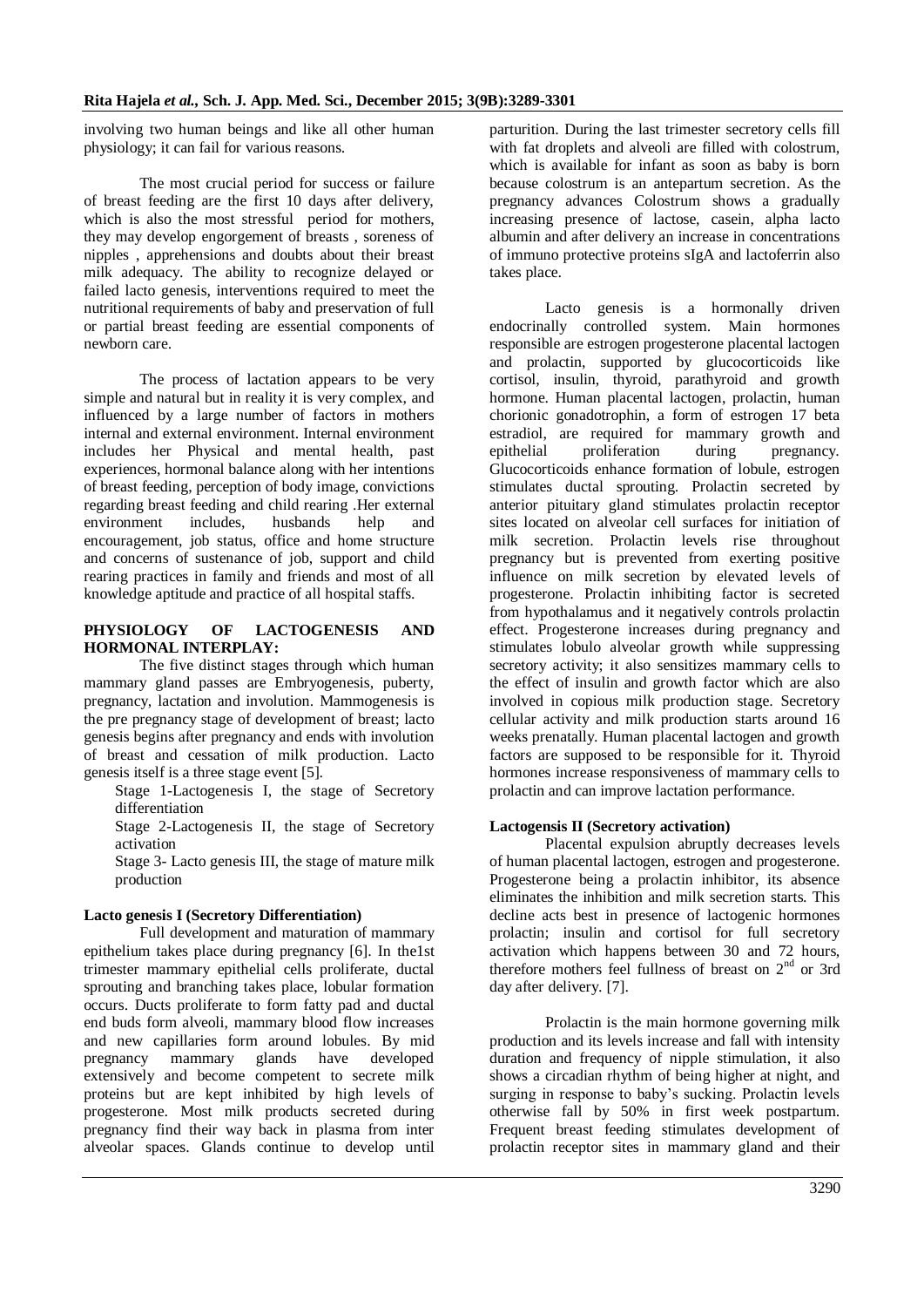number plays a major role in amount of milk being produced. Initiation of lacto genesis II takes place earlier in woman who have nursed their previous born possibly because of already existing prolactin receptor sites.<sup>[8]</sup> Prolactin is necessary for milk production but its levels are not directly related to the amount of milk being produced, thus prolactin plays a permissive role only.

# **Lactogensis III (Mature Milk Production):**

This is the maintenance phase of milk supply. It starts around 9th day and ends with beginning of involution. Neuro hormonal feedback pathway shifts to autocrine or local control in response to direct stimulation of nipple and areola and removal of milk in this phase. This path is regulated and controlled by

- 1. Feedback inhibitor lactation (FIL) : a small active whey protein synthesized by Lactocytes accumulates in alveolar lumen and moderates milk synthesis locally based on fullness of breast and initiating a chemical feedback loop.[9] Speed of milk production increases when less feedback inhibition is present.
- 2. Another local mechanism is presence of Prolactin receptors in the basement membrane of alveoli to which Lactocytes are attached. As milk accumulates the shape of Lactocytes gets distended and distorted and prolactin can not bind to its receptor, prolactin uptake is inhibited and this creates an inhibitory effect on rate of milk production thereby down regulating milk synthesis.
- 3. All milk production starts out as concentrated hind milk but as it accumulates and remains there, it draws in water and becomes diluted for milk. Hind milk has a higher fat content. This changing proportion changes the calorie value of milk varying it widely throughout each feeding and also upon time of last feeding. Milk content and fat type also varies according to maternal weight, metabolism, diet, and gestational age of infant.[10].

# **Involution**

When the milk producing system is not being used, secretory epithelium apoptosis or programmed cell death occurs. Complete involution takes place around 40 days following total cessation of feeding depending upon the rapidity with which cessation occurs whether abrupt or gradual.

# **Milk ejection /let down /release**

Direct stimulation of sensory neurons in areola by the baby initiates a neuroendocrine arc to posterior pituitary releasing oxytocin. Impulses through exteroceptive stimuli like hearing infants cry, emotions from cerebral cortex and looking at baby also initiate et down reflex, perceived by mothers as an increased pressure, a tingling sensation or a sharp shooting pain or

a warm flushed feeling in breasts and sure sign is dripping of milk from breast.

A simultaneous secretion of oxytocin occurs into brain regions of lactating mothers which regulates maternal blood pressure; it has a soothing effect, lowers BP, decreases cortisol level, decreases anxiety and aggressive behavior and permeates through areas of brain associated with mothering and human bonding behaviors. It leads to contraction of myoepithelial cells surrounding the alveoli, expressing milk into collecting ducts of breast. Oxytocin causes shortening of ducts without constricting them and this increases intraductal mammary pressure and the amount of milk transferred to baby is co-related to number of ejections per feeding and is independent of time spent on breast feeding. Nipple stimulation cause 3-4 second pulsatile bursts of oxytocin into blood stream every 5-15 minutes whether done by infant sucks or by mechanical stimulation , and also by pre nursing stimulus and cues of infant on the other hand oxytocin release is inhibited by stress and pain.

#### **FACTORS TO BE KEPT IN MIND FOR FACILITATION OF BREAST FEEDING**

- 1. Establishment of Lactation begins with separation of placenta and a mother's lactation may be profoundly affected by exactly what happens within one hour just after birth. If the natural contact and interaction between mother and baby is disrupted in this period due to either maternal or infants reasons the long term success of breast feeding might get jeopardized should be avoided [11].
- 2. Primiparity, cesarean section , stressful vaginal delivery , prolonged second stage of labor, Breast hypoplasia, Maternal obesity, diabetes ,thyroid dysfunction, infertility, polycystic ovarian syndrome, maternal medication, illness, or situation interfering with early milk removal , Retained placental fragments, Sheehan's syndrome ( pituitary infarct caused by maternal post partum hemorrhage ) the risk factors for delayed lacto genesis and thereby increasing the chance of infant being fed with other modes of nutrition which may later lead to total or partial failure of breast feeding [12].
- 3. Large amount of IV fluids to mother especially with addition of Pitocin increases the risk of maternal fluid retention, an edematous areola and a difficult latch on one hand and on the other an inflated infant birth weight with subsequent diuresis to shed excessive fluid may be interpreted as abnormal weight loss and inadequate feeding [13].
- 4. Maternal analgesic may cause behavioral change in infant, Narcotics and barbiturates can depress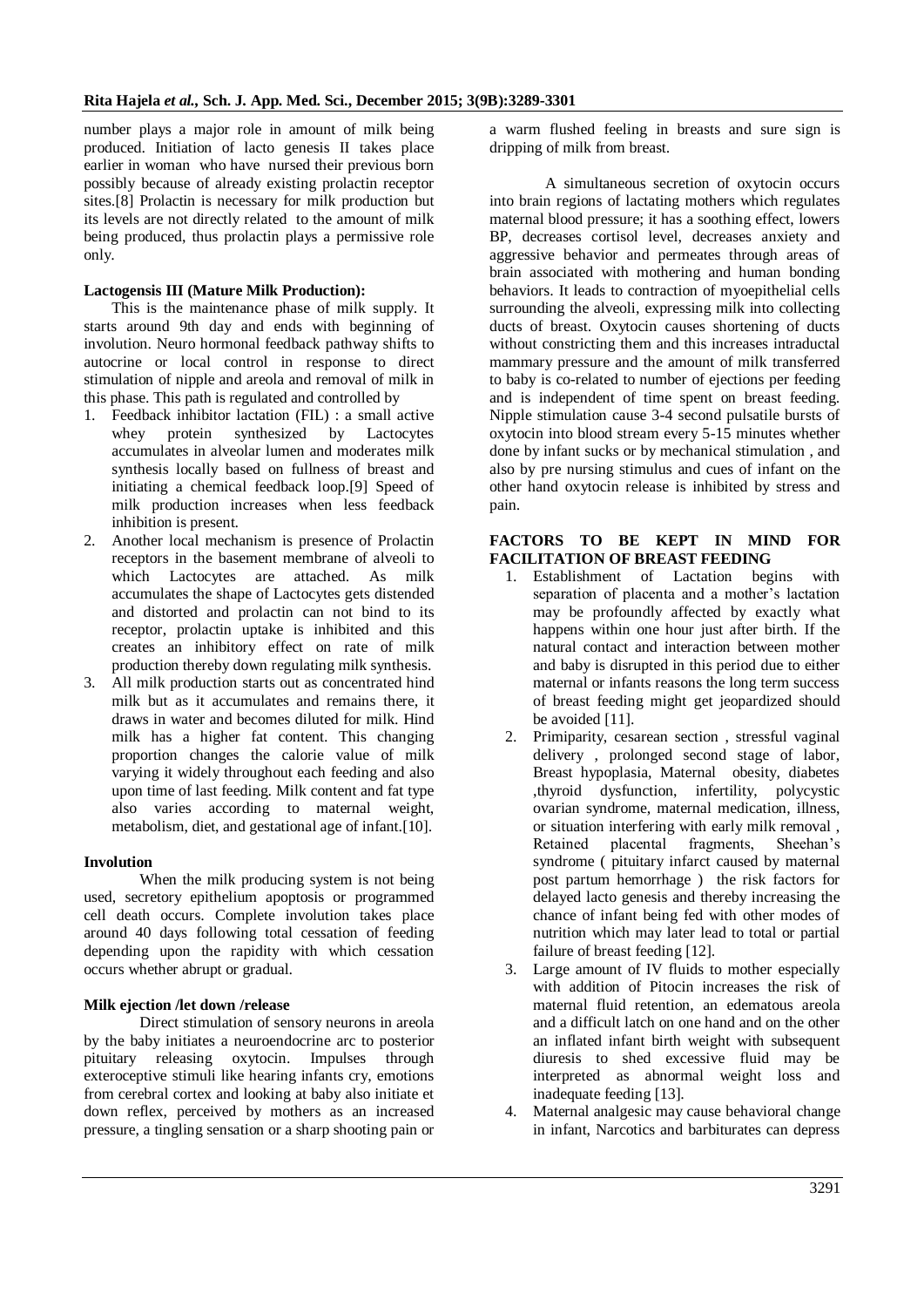and sedate baby, leading to depressed efficacy of sucking, seeking and latch.

- 5. Epidural analgesia increases risk of maternal fever, leading to separation of baby, investigations , antibiotic therapy and septic work up for baby
- 6. Prolonged second stage of labor, vacuum or forceps use, all might cause pain in infants head even without apparent trauma leading to impaired suckling reflexes delaying successful initiation of breast feeding
- 7. Stress and pain of neonatal procedures might result in sensory overload and may cause the baby to temporarily shut down recognition of his nervous system and reflexes
- 8. Suctioning of newborns mouth and nares may cause physical injury leading to edema pain and stuffiness, making the latch on difficult for baby, therefore suctioning should be kept to minimum.
- 9. Routine suctioning of gastric contents is harmful for healthy term newborn and should not be done. It may injure the oropharynx causing persistent pain , may induce retching and vomiting , precipitate changes in heart rate , blood pressure , and electrolyte imbalance and disrupt cueing behavior and suppress desire to latch.
- 10. Bathing should be delayed not only for the sake of thermoregulation and maintenance of temperature but also to prevent sudden loss of amniotic fluid odor, as odors play an important role in mediation of infant's early behavior. Vernix should be allowed to soak into the skin to protect and lubricate it. Infants show a preference to objects coated with amniotic fluid unto 4-5 days after birth when it changes to a preference for smell of mother's milk. Therefore while drying it is an advisable step to leave some amniotic fluid on hands and forearms, so that when infant latches on breast it leaves the smell of amniotic fluid on it, further augmenting breast feeding establishment.
- 11. Painful procedures in baby should preferably be delayed till after first contact with mother. It is a good idea to give vit k injection after first hour to minimize its painful effect and circumcision should be delayed until baby had several feeds.
- 12. As the baby is awake and active in the  $1<sup>st</sup>$  hour after birth , eye contact should be held between mother and baby. It is a strong bonding force and is beneficial for successful establishment of breast feeding .The quiet and alert state may last upto 2 hours and baby must be put to breast in this period , after which baby may sleep as long as 24 hours and mother should be reassured about this.
- 13. Soon after birth baby should be allowed to remain in skin to skin contact with mothers

breast to go through the 9 phases of self attachment which are Cry ,relaxation ,awakening , activity ,crawling ,resting , familiarization ,suckling , sleeping .

- 14. Several attempts: Licking movements precede and follow rooting reflex when tongue is placed on the floor of mouth, followed by mouth and lip smacking which starts drooling, then baby begins to move forward slowly, turns head from side to side and opens mouth widely nearing nipple and after several attempts latches on areola and not nipple, so give time for several attempts.
- 15. Contact between mother and baby start a number of bioactive processes that are mutually interconnected guiding the mothering behavior by release of interdependent hormones progesterone, oxytocin and prolactin and GIT hormones insulin, somatostatin, gastrin, and cholecystokinin.
- 16. The environmental modification is necessary for establishment of successful breast feeding by supporting privacy, visitors and family members should be made sensitive to the issue of privacy and leave the room at feeding times.
- 17. Swallowing colostrum causes digestive peristalsis which leads to early passage of bilirubin laded meconium reducing jaundice. Meconium is also the first medium for growth of lactobacillus bifid us which is introduced in gut via colostrum and Skin contact colonize baby's skin with mothers normal body flora facilitating infants adaptation to new no sterile environment.
- 18. Episiotomy can be extremely painful for mothers for first 10 days and it becomes difficult for mothers to attain a comfortable breast feeding position.
- 19. Expression of colostrum is not easy, as it is very thick in consistency and low in volume, assists it with warmth massage and gravity, initially only a few drops might be expressed and it should be collected in spoon as it might stick to the container and becomes unavailable for baby.
- 20. Supply and demand principle regulates the production of milk, volume of milk being produced directly correlates to the milk being removed by feeding or expression.
- 21. Maternal nutrition and diet do effect milk production
- 22. Normally the infant recovers in 24 hours after birth and if the infant is not able to latch on after 24 hours it becomes crucial that stimulation and removal of milk is done to maintain milk supply for future
- 23. If the full term infant fails to latch, Breast feeding is attempted in a quiet dark atmosphere and all diverting activities like changing diaper, clothing or bathing avoided just before offering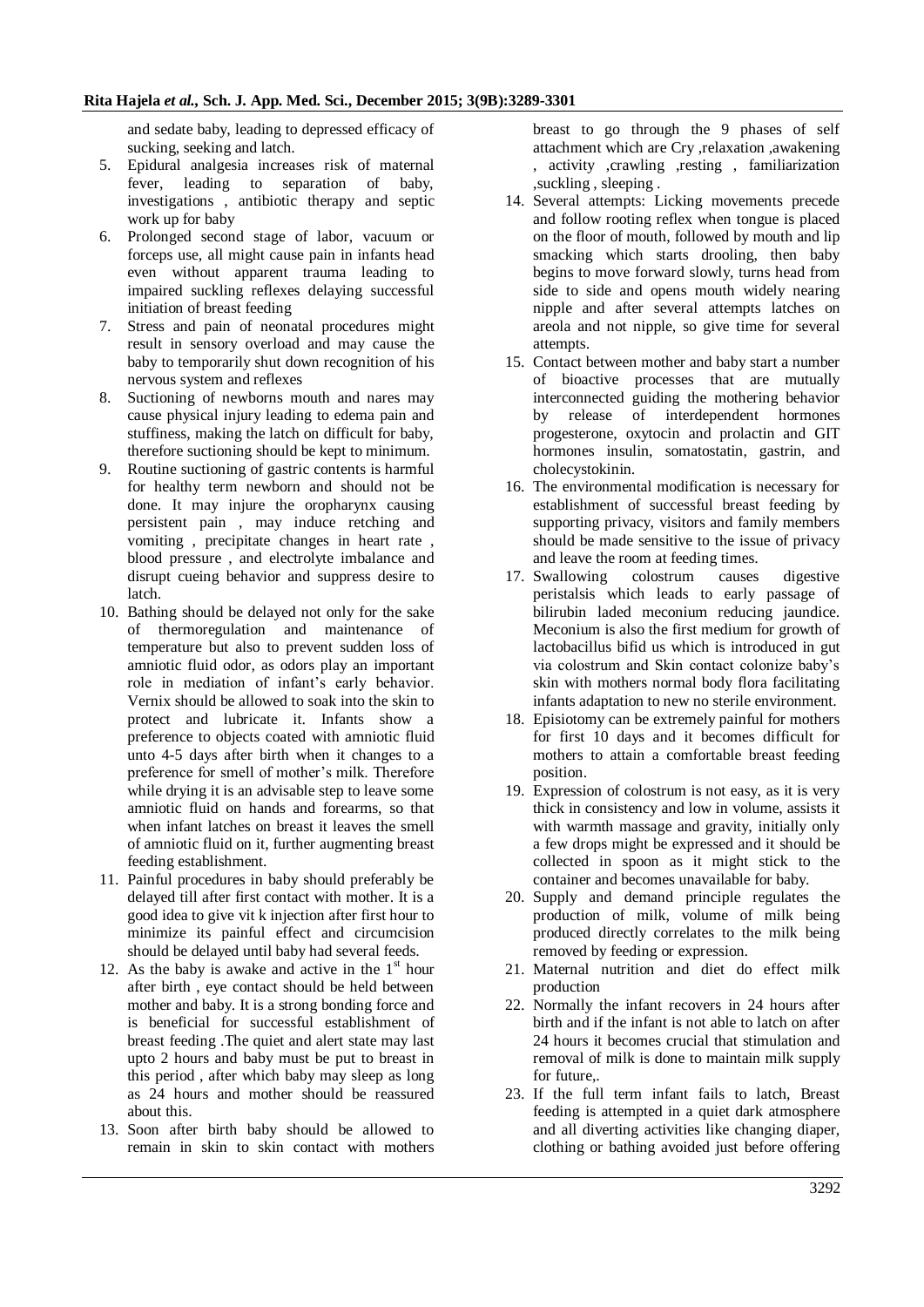breast. Mother is encouraged to massage breast and hand express colostrum in baby's mouth.

- 24. If still the baby is not able to feed milk expression is done using a pump around 8 times per 24 hours including night time expressions for 10-15 minutes and then breast is massaged to express any additional milk available after massage. Once milk volume increases the combination of breast pump suction, breast compression and hand expression works best.
- 25. Although storage capacity of milk varies with breast size and it increases with increase in size but small breasts are capable of secreting as much milk as large breasts over a 24 hour period.
- 26. Local or autocrine control regulates short term milk supply and is the main governing factor in maintenance phase of Lacto genesis.
- 27. Milk synthesis is individually controlled in each breast
- 28. Milk production responds to the amount of residual milk after feeding with degree of fullness correlating inversely to the amount secreted for each feed.
- 29. Infants are obligate nose breathers and cannot continue to feed if not able to breathe. Mother should be able to see the tip of infant's nose. If not, raising the infants bottom or wrapping the baby's legs around mother's waist usually clears the nose or lifting up breast from underneath clears the nose.
- 30. Effective communication in form of Scripting, explaining and Proper Phrasing inferences are not to be drawn by calculation, they are clear and precise at the first instance e.g. same message, 8- 12 times per day versus breast feed baby every 2-3 hours.

# **LACTATION FAILURE:**

The hall marks of successful breast feeding or failure are apparent within first week of delivery. An abnormally long interval between colostrum phase and copious milk production is called delayed lacto genesis, but here the mother has capacity to reach the copious milk phase. When the natural process is not established properly infant is exposed to outside milk and nutrients and his health is very easily jeopardized. Therefore every effort should be made to prevent it with good anticipation and to reestablish it if encountered late.

#### **Primary Lactation failure:**

When mother is unable to reach copious milk production stage it is called Primary lactation failure or Primary milk insufficiency syndrome and is due to intrinsic factors [14]. They will not be able to provide adequate nutrition to their baby but should never stop breast feeding altogether as it is good for emotional regions, for effective bonding and to give whatever breast milk benefits can be transferred to baby .

# **Etiology**

- **1. U**ndiagnosed retained placenta
- **2.** Breast nipple or peri areolor surgery or incisions including implants.
- **3.** Breast hypoplasia
- 4. very minimal breast enlargement during pregnancy
- **5.** No fullness felt postnatally
- **6.** severe post partum hemorrhage, infection ,hypertension

#### **Secondary Lactation failure:**

When an initial normal milk supply rapidly diminishes, it is called secondary lactation failure or secondary milk insufficiency syndrome and is due to extrinsic factors. This is the commonest, preventable and treatable cause and hence focused here [15].

Since breast feeding is a hormonal emotional physical and dietary process, it is bound to be effected by all the components. Hormonal component is the major player but is universally established as a natural consequence of child birth and therefore other factors are the one usually mismanaged.

# **INCREASING BREAST MILK PRODUCTION/ MANAGING LACTATION FAILURE**

A combined physical, dietary and medicinal approach is the best and most successful method of increasing the breast milk supply quickly, although only one may suffice. Effective breast and nipple stimulation complete repeated removal of produced milk is the key to success. Various strategies applied are following

# **PHYSICAL METHODS**

This is the safest easiest, noninvasive and most economical method, as mother has to take nothing orally, no drug, no substance, nothing additional goes inside her body and no side effect is possible. Based on the golden rule of breast feeding that is Demand feeding. A simple equation of demand and supply, more demand more supply works [16]. Every drop available is removed and consumed either by sucking or by expression and nothing is left behind.

In the Physical context, there are two major players, mother should be able to produce and the baby should be able to drain and swallow. If the baby is too weak or is ill or cannot swallow because of some defect, milk production decreases or stops.

Nine physical points to be noted and tick marked right are [17]

- 1. Mothers Position
- 2. Baby's position
- 3. Skin to skin contact
- 4. Latching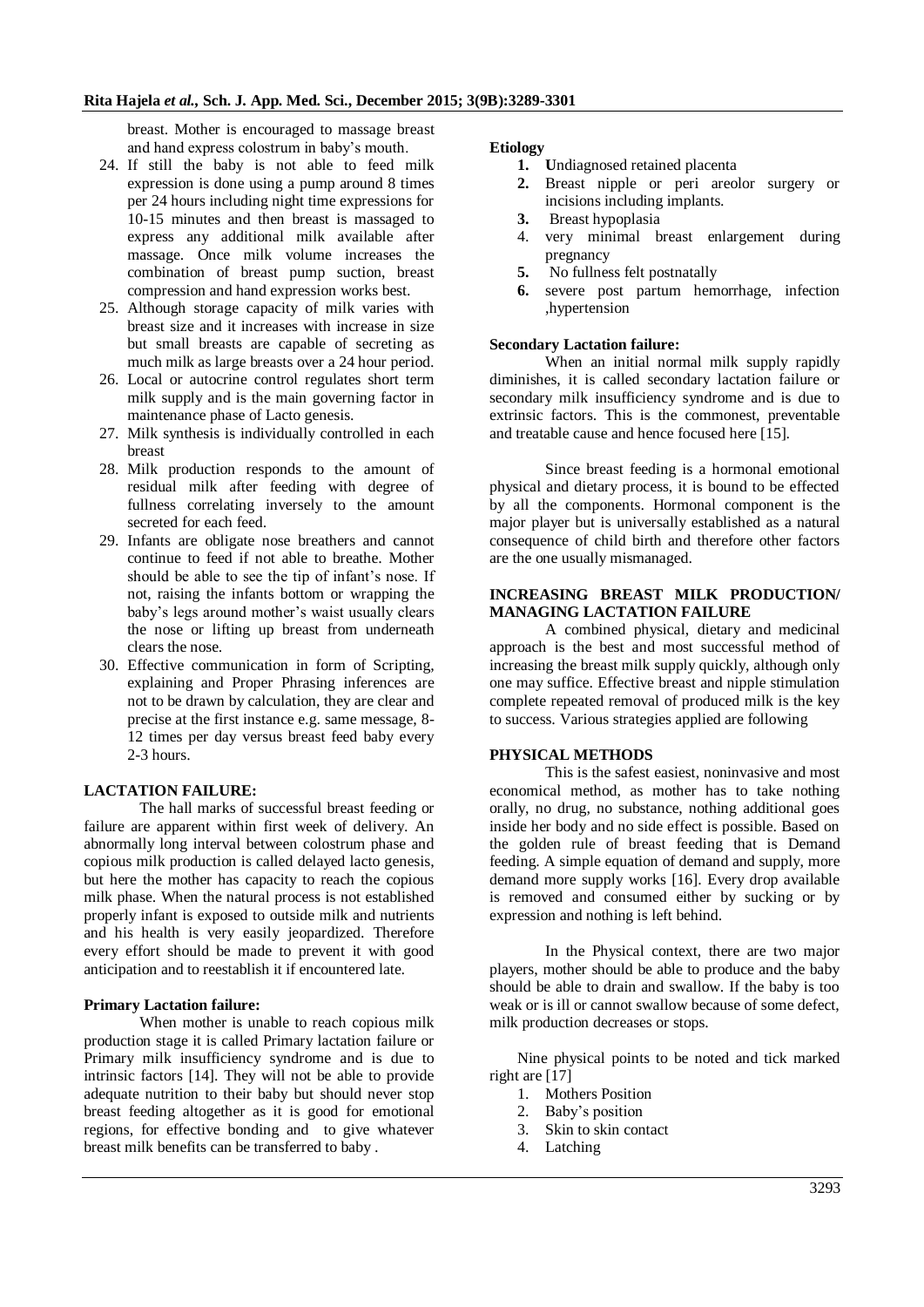- 5. Breast compression
- 6. Hand compression
- 7. Breast pumping
- 8. Frequency
- 9. Ejection Stimulation

Proper positioning and effective attachment called latch on, facilitates milk secretion and transfer, increases duration, minimizes nipple trauma. There is no single right or wrong position for any mother or baby couplet, both is preprogrammed by nature with reflexive skills towards its success. However the points to be kept in mind are

- A. The feeding should not initiate a chain of protocols to be followed as a rule because then it becomes an emotionally distressing and tiring procedure and is easily postponed.
- B. Positions can be individualized according to their own comfort zone while ensuring infants optimal latch, which is a prerequisite for effective milk transfer.
- C. Baby is able to empty breast quickly and efficiently if he is well attached and this is the first thing to be checked and taught as a good latch enhances babies' ability to draw milk.
- D. The main idea is that mother's breast areola and nipple should be positioned deep into the mouth of baby so that both mother and baby are comfortable and right suction pressure is created and milk is sucked. Mother should not feel any pain and baby should be able to breathe and swallow milk comfortably.
- E. Like facial features every mother's breast shape size anatomy and shape size anatomy of every baby's mouth differs .Basically every baby is biologically programmed to actively seek a good latching position. The best way is to give him a chance to do so in a comfortable position patiently and ignore the initial failed attempts. The Latch is designed to be baby driven and babies can do it remarkably well provided they are given the right working conditions or signals and cues to understand what to do.
- F. Bring baby to breast and not breast to baby. Let baby draw the breast in his mouth and baby cheeks should not dimple inward while sucking.
- G. Mother should be preferably sitting and baby is supported in a way that his own body weight does not cause fatigue in him. Head neck and back are in line and all supported so that infants muscles do not have to work to maintain latch on position.
- H. Mothers hand supports infants head from base of skull and not from occiput as occipital support causes baby to arch away from breast.
- I. Baby's head is held in a way that his chin touches mothers chest
- J. Baby's neck is neither extended nor flexed and baby faces mothers body with ear, shoulder and hip in a straight line, limbs are tucked in to prevent flailing, nose and mouth are aligned with nipple and areola and baby is in a position to readily access mother's breast.
- K. Mother supports the weight of breast to prevent baby from pulling down on nipple or losing the latch as the baby does not have much oral strength to maintain position on a heavy breast. Large breasted woman can keep a small rolled towel under the breast to elevate it. C- Hold of breast with thumb above and all four fingers below works well for most mothers. Scissors hold, grasping breast between index and middle fingers also works well as long as fingers are kept away from areola .Dancers hold grasping breast from below in a U shaped manner might be needed for some preterm infants.
- L. Gently brushing the lips of baby with nipple by moving breast up and down is a good way to elicit rooting reflex however mother should be cautious to keep her fingers away from baby's mouth and never attempt to open mouth with finger, as touching baby's chin or mouth can cause a bite or clamping reflex
- M. Wait for baby to open mouth with tongue at floor of mouth, a crying baby opens mouth wide but the tongue is usually at roof of mouth and latching is not established if nipple is thrusted in mouth at this time.
- N. A crying infant is disorganized and may not be able to latch until calm. Watch for early feeding cues when baby is calm and alert, if these cues are ignored baby becomes fussy crying and disorganized and fails to latch.
- O. There are concerns about blocking of infants nose and his ability to breathe while on breast.

# **Indications of a good latch are [18]**

- 1. wide open mouth
- 2. flared lips
- 3. chin touching breast
- 4. more areola visible above than below

# **Signs of milk transfer**

- 1. " Ca" sound from throat
- 2. Preceding swallow a deeper jaw exertion can be appreciated
- 3. slight movement can be felt in front of ear near temporal region of face
- 4. Swallow can be heard with a stethoscope over baby's throat.
- 5. Top of areola moves inward towards baby's mouth.
- 6. a puff of air comes from nose

# **Emotional:**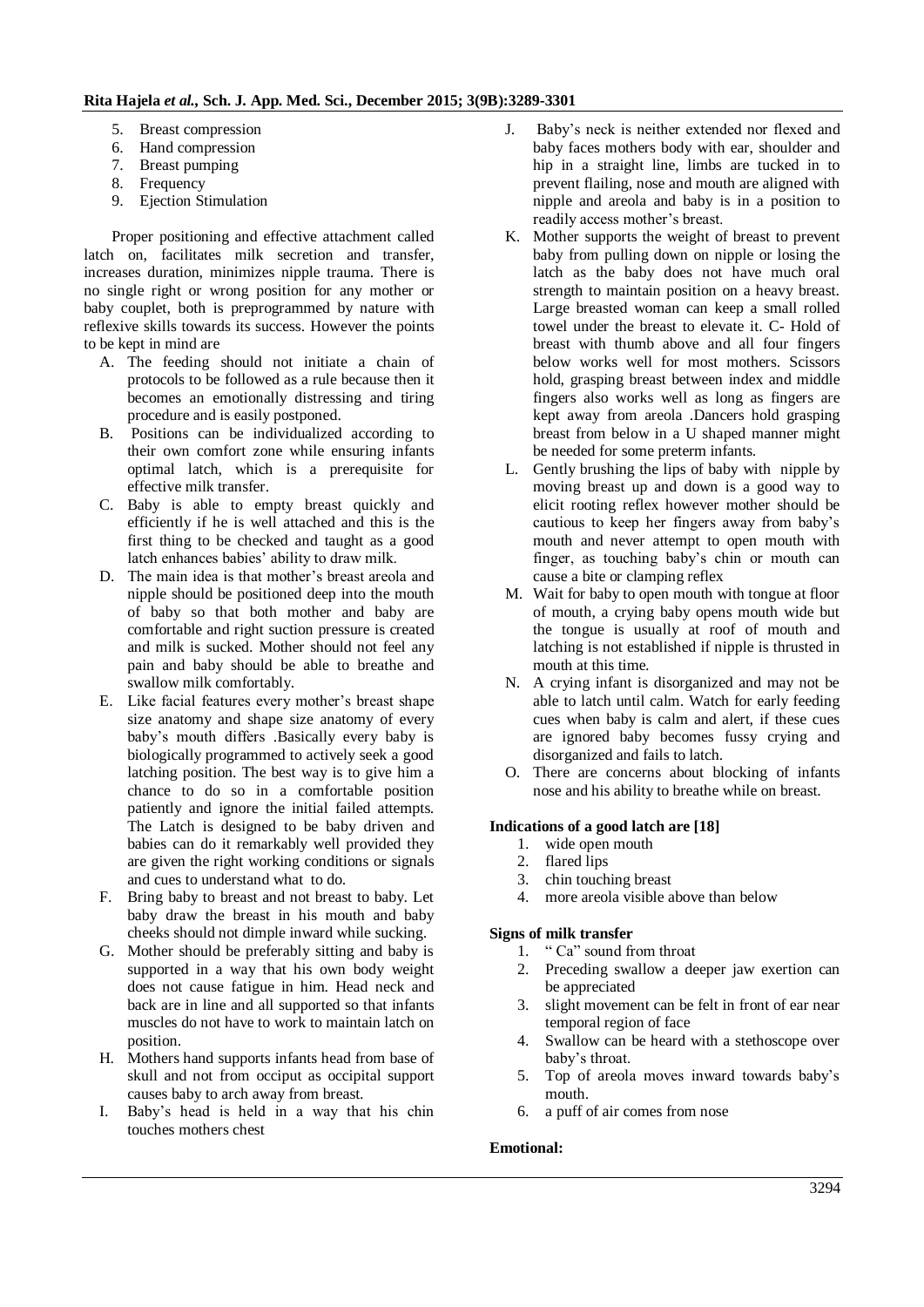Prompt recognition of feeding cues goes a long way in solving breast feeding issues.

# **Early feeding cues:**

They tell mother baby is hungry and wants to feed, signs are baby stirring, mouth opening, turning head, seeking, rooting, this is the best time to put baby to breast.

#### **Mid feeding cues:**

When baby tells mother leave everything else and feed me I am really hungry and cannot wait any further, the signs are stretching, increased physical movement and hand to mouth movement.

#### **Late feeding cues:**

The baby is now disappointed with you and signs are crying , agitated body movements and color turning red , means apologies for the delay, first calm me by cuddling ,stroking , talking and putting skin to skin on chest and then only feed me .

A good latch starts from an early feeding cue; baby is brought close to the breast with nipple pointing towards his nose. This prompts him to tilt his head back helping him open his mouth wide as he lowers and extends his tongue to reach up and forward towards the breast; this brings his chin first in contact and to close his upper jaw over the nipple.

#### **Motherly signals:**

Verbal and visual cues by mother like she saying open and opening her own mouth wide might also facilitate latching.

#### **Skin to Skin contact:**

**(**Kangaroo mother feeding**)** Baby wearing only a diaper and mother wearing nothing on top, holding baby skin to skin just in between the breast, nestling and nursing the way kangaroo mother care is given. Baby remains warm, keeps on smelling milk and is likely to feed more Alternatively wear a front open blouse or gown and keep it open with baby held skin to skin in the same kangaroo position and wrap together a shawl or dupatta. Baby remains physiologically stable and warm ,temperature is stabilized as the breast in itself is the best warming isolate it increases or decreases in response to baby's body temperature. In addition baby hears tick of mother's heart beat a very familiar recognizable and reassuring sound to him from his time in womb, baby feels very secure and sleeps peacefully.

#### **Nursing vacation /Baby mooning** / **Holidaying with baby**:

When milk production is falling it is a good idea to just spend two days in bed with baby, doing nothing but cuddling, nursing and the things will turn around. Baby mooning just like honeymooning is spending time together with Kangaroo mother care as explained above , may be a weekend off or deliberately taken off from all other things including household work. Take all necessary help for daily chores from spouse, family, friends, elders and servants. It may not be possible in every circumstance but the basic concept must be understood which is uninterrupted body contact and quick responses to feeding cues and it usually translates into more milk production by third day.

#### **Increasing Frequency:**

Third strategy is to increase milk production by increasing the frequency as infrequent feeding is a common cause of low milk production and is also a reversible one and it is especially important in the first few weeks of life. When milk production is low, logically more frequent feeding is needed to maintain a total 24 hour nutrition supply to baby. The question mothers are worried about is, will the baby nurse more often if offered. The answer is Yes ! Try to reduce the gap from two hours to one and a half hour, even if baby refuses one time try again. Baby may nurse for comfort in between feedings, and some extra amount of milk goes in, which in turn tells breast to make that much more. If baby does not suck on repeated attempts, then other strategy is to pump and evacuate in between. Collect whatever milk comes and feed him later by spoon.

#### **Snacking:**

Normally what adult people think is that babies having feed is like having full meals whereas babies tend to feed in terms of snacks that add up to full feedings, therefore increasing frequency is very physiological.

#### **Maximizing milk removal:**

After baby has latched well and has started sucking, second strategy is to maximize the breast drainage, so that it is totally empty, not partially filled at the end. Low milk production is often associated with less effective milk ejection reflex and a vicious cycle of low feedback is established. When simultaneous massage or breast compression is done while baby is sucking about 40 to 50 % of more milk is fed to baby. Breast is held by hand cupping it from underneath with thumb on one side and fingers on other, then compressed gently but firmly, then pressure is released, synchronizing it with each swallow of baby. Relax hand in between to allow filling of areola again. Keep rotating hand position so that areola and breast is compressed from all possible sides and circumference. The hand pressure should be such that it does not hurt breast. This is a very simple and very effective way to increase breast drainage, when all the milk is removed meaning larger amount is removed body gets the message to produce and replace a larger amount.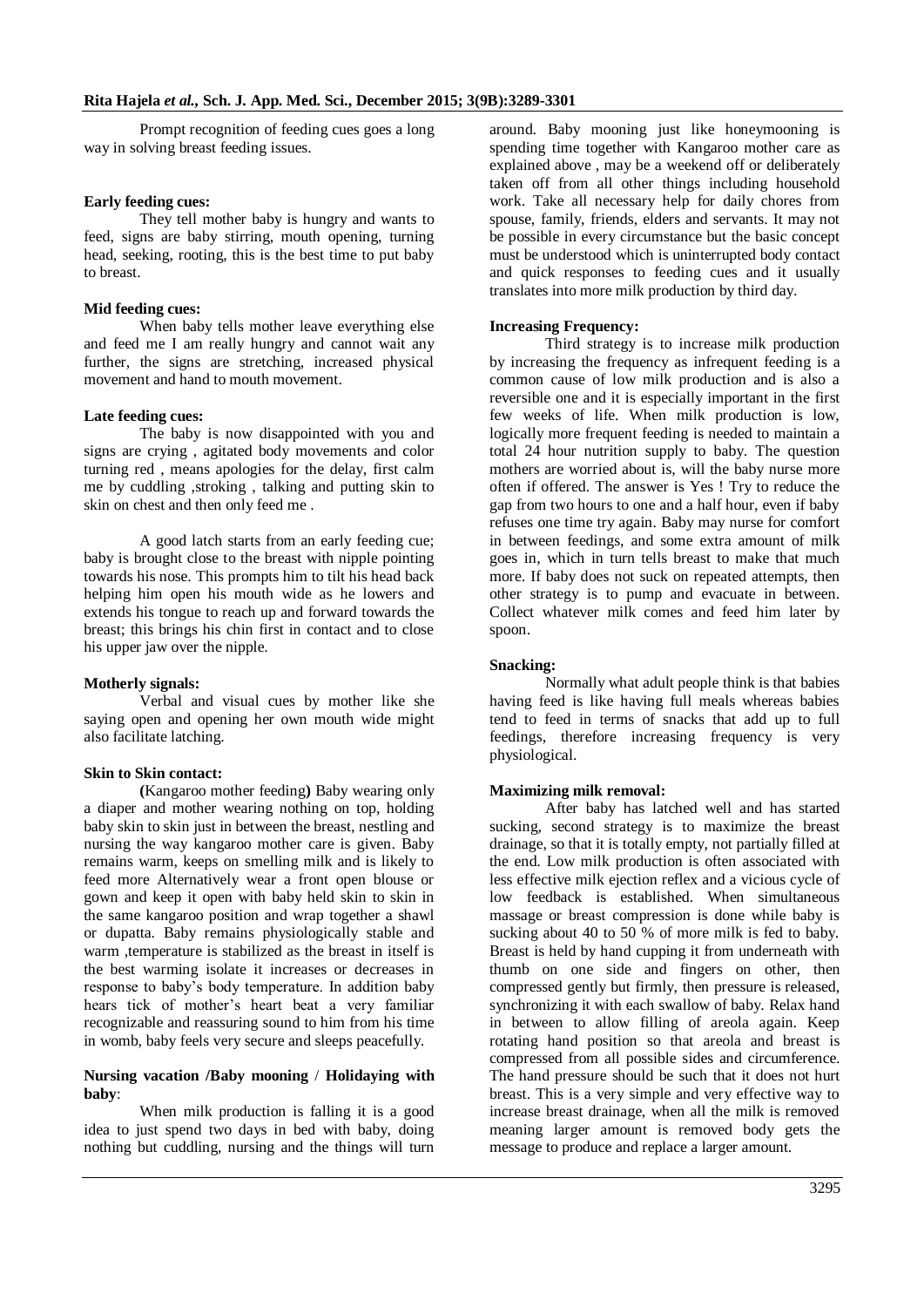#### **Stimulation of milk ejection:**

Milk ejection reflex is very important for milk production. Milk must be removed from breast in order to stimulate more milk production but it cannot be easily removed without the help of milk ejection reflex. Oxytocin hormone causes muscle like cells around the milk making alveoli to contract and push milk out. The process of milk ejection is unique and can be triggered both by physical stimulation and emotional thoughts. Mothers with low milk production often do not experience any noticeable symptoms of milk ejection. Although it is likely to be more a reflection of low volume of milk availability than any physiological problem. When milk production increases it may be the first positive noticeable sign, i.e., drops of milk coming from the opposite non feeding breast, the sure shot sign of increased milk production. Increased gulping sound of baby is another indication of increased milk production. To stimulate milk ejection following techniques are applied.

#### **Hot water fermentation**:

Hot showers, hot water fomentation or warm moist compresses applied to breast; prior to nursing or pumping make milk ejection easy. A small warm and wet towel kept for a few minutes before initiation of breast feeding is very helpful in augmenting milk ejection.

#### **Massage**:

Breast massage and rubbing with oil is a stimulating factor for mil ejection.

#### **Nipple stimulation:**

A gentle tickling, rolling and pulling are effective means of activating milk ejection. Tactile stimulation results in oxytocin release which not only causes milk ejection but also induces a feeling of well being, reduces stress level encouraging more milk ejection. Synthetic oxytocin spray has also been successful for this purpose.

#### **Conditioned Reflex:**

Milk ejection is partly a conditioned response, therefore having a special earmarked private area or nursing station where mother is able to position herself in a relaxed manner creating a psychological and physiological routine, helps to train milk ejection reflex, similar to trained ejection reflex in response to baby cry.

#### **Breast pump use:**

Since babies normally do not drain the breast completely. Breast pumping acts as an adjunct to what baby has done. Babies leave on average about 25% of milk in breast when they are finished. Pumping the breast removes this remaining amount of milk and in return gives signal to produce more [19]. Emptier the breast, faster and larger amount of milk it makes. In addition suction causes nipple stimulation releasing prolactin and oxytocin and hence all positive impacts are for more milk production.

Pumping is especially helpful when baby is not well, premature or ill. If needed a pumping session for 8 to ten times per day of about 5 to 15 minutes depending upon how well it has been drained will augment supply. It is a time consuming process and easy to feel frustrated and give up but do not, just keep cookies or nuts nearby and snack it after each session .There are two ways of pumping and it works either way .

1) Nurse baby first for as long as he will suck actively and then pump.

2) Delay pumping halfway between feedings to avoid any conflict between the need to feed baby and need to pump.

The best way to know if breast has been effectively and thoroughly drained is that it is noticeably lighter and softer than at the beginning of feeding. Although when tried a few drops can always be expressed because they are always being produced. It is advisable to pump each breast for about ten minutes even if no flow of milk is seen during this time. It does not matter how much milk is expressed by pumping at this point. It is not the goal, the goal is to stimulate the breasts and tell the body to make more milk than it is presently making**.** 

# **Night Time Pumping:**

It is a good idea and an effective one but not at the cost of mothers sleep and rest because night time pumping is exhaustive. It is a balancing act if mother can sleep in day time or is able to fall asleep easily after pumping session, it is OK to go with it, but if sleep is compromised and mother is not sufficiently relaxed and rejuvenated afterwards then it is better not to opt for it.

#### **Simultaneous Pumping of both breasts:**

Instead of pumping one breast at a time both breasts can be pumped together with electric breast pumps. It definitely saves amount of time spent on pumping and if not more it is equally effective and is emotionally less draining.

#### **Hand expression:**

Hand expression is a suitable alternative to pumping. It is a good easily available and more acceptable alternative to any mechanical devise. Expressing milk by hand is an art which comes naturally to most of the women. Learning it is also not difficult. Use your thumb on one side and fingers on the other side of areola, press gently and express milk in a large mouth cup or bottle so that you are not spilling it.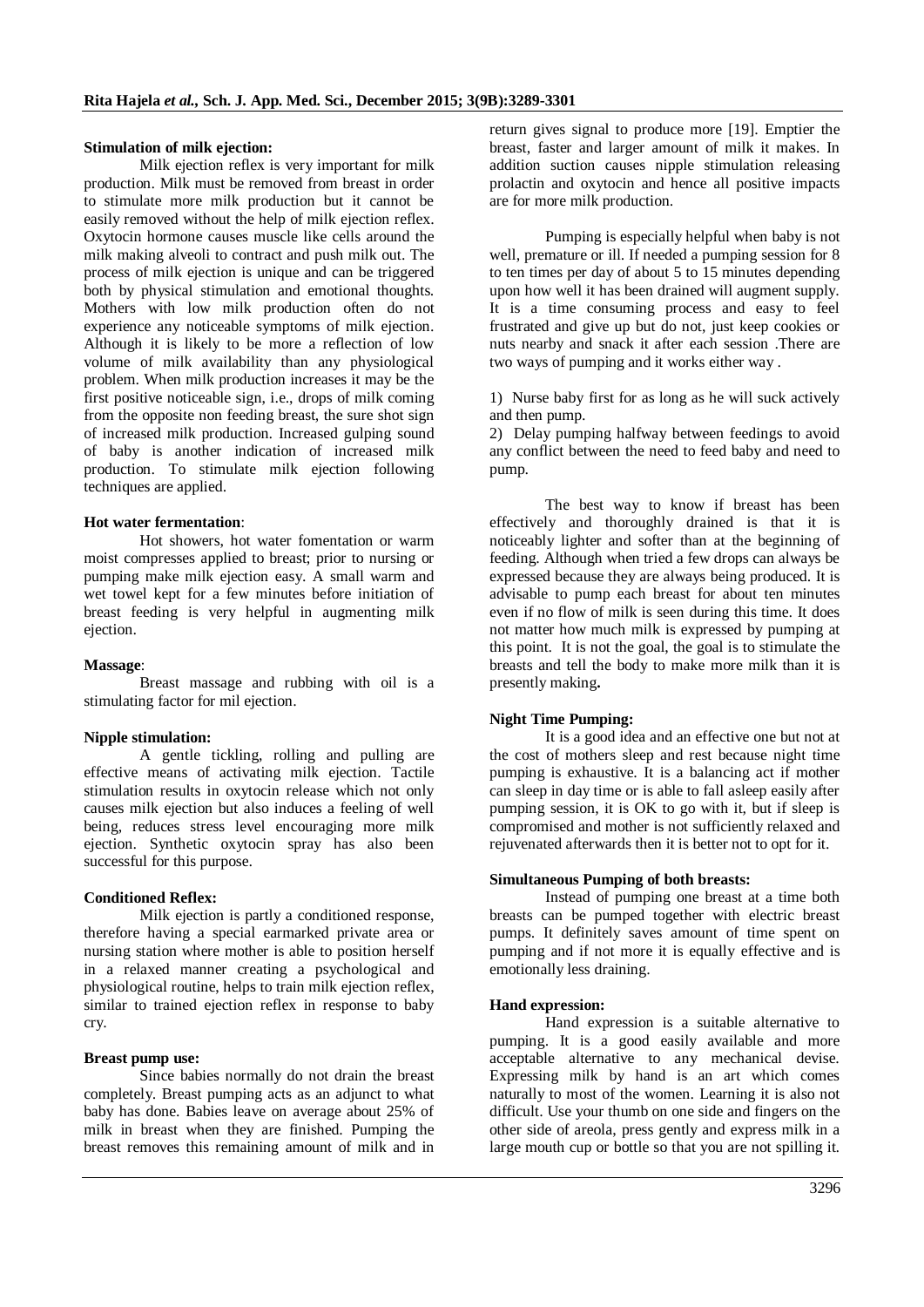Keep rotating hand and cover whole off the circumference of areola. The frequency and duration should be the same as for pumping .The basic concept is that any system which allows expressing milk repeatedly without hurting breast is right and good for increasing milk production.

#### **Comfort nursing:**

Comfort nursing is wonderful for both baby and mother; it gives the baby to feel secure. Babies find comfort when they are put to breast instead of pacifiers, even when they are already fed and satisfied because of the Psychological bond it creates. This sucking will stimulate the lactation system very well and extra pumping may not be required.

#### **Eliminating artificial teats:**

It is an advisable step to avoid the confusion of teats, bottle nipples, and also to deliver a message to the baby that sucking at breast is not a futile exercise but a satisfying feeding experience. For this a feeding tube is attached to breast with a syringe, and milk is dripped on nipple while baby sucks on it , flow is controlled with a mechanical devise by mother.

# **GALACTOGOGUES:**

Preparations which are added to mothers diet to increase the milk production are known as Galactogogues and are of three types

- 1. Tested Pharmaceutical drugs
- 2. Anecdotal Herbal drugs
- 3. Lactogenic diet

#### **Tested Medicinal drugs**

So far no drug has been specifically made, tested and recommended for this purpose. However following medications are being used successfully for this purpose .They is very effective and is safe for baby, but there may have some side effects on mother, although actually needed for a very short period. They effect by interacting with Dopamine system in a way that the endogenous production of Prolactin hormone is increased. Both Metoclopramide and Domperidone give good results but only one drug is to be used not both [20].

#### **Metoclopramide:**

It can boost milk production by about 40% .Side effects are usually not seen but have been documented as anxiety ,tiredness and gastro intestinal symptoms felt as cramps in stomach, diarrhea. Dose is 10- 20 mg TDS.

# **Domperidone:**

Domperidone is also a dopamine antagonist; very little side effects are reported. It is given in a dose of 10-20 mg three to four times daily [21].

#### **Uncommonly used drugs:**

**Chlorpromazine (largectil)** and haloperidol and sulpiride increase milk production as their side effect but their own major effects of sedation, fatigue and neurogenic aberration do not allow their use for this purpose.

**Risperidone** an anti psychotic drugs when used causes lactation in both man and woman.

# **Metformin:**

It helps in increasing milk production in some woman suffering from PCOS. It works by improving insulin resistance which in turn reduces hyper androgenism which interferes with lactation.

#### **HORMONES:**

#### **Oxytocin Nasal Spray:**

It has been used to increase milk production but is more successful when let down reflex is the major factor for low supply.

#### **Human Growth hormone:**

Significantly increases milk production and no adverse side effects have been noted, neither in mother nor in baby but are very costly and not an economically viable recommendation [22].

**Recombinant human prolactin:** has been used successfully to increase milk production [23].

# **Thyrotropin releasing hormone:**

Has been successfully used to increase prolactin levels and milk production but may cause hyperthyroidism in large doses.

#### **Anecdotal Herbal Galactogogues/ Traditional Galactogogues**

There are many herbs which are used as Galactagogues during lactation to increase the quantity of breast milk, usually based on traditional knowledge of hundreds of years and have not been scientifically tested  $\lceil 24, 25, 26, 27 \rceil$ . They give varying results, but people know that a fact which has survived for centuries is most likely to survive scientific tests also, and they have a placebo effect also. A combination of two or more Galactogogues works better than using just one. They are available raw in normal kitchen and commercial preparations are available in market for easy consumption.

# **Fenu Greek (Hindi name methi Dana):**

Traditionally used, widely available spice in every Indian home; however it gives a peculiar odor to urine, a smell of maple syrup. Simmer one and a half teaspoons of seed in one cup of water and drink one cup three times a day. Increased milk production is seen around 24 -72 hours. Although dose is usually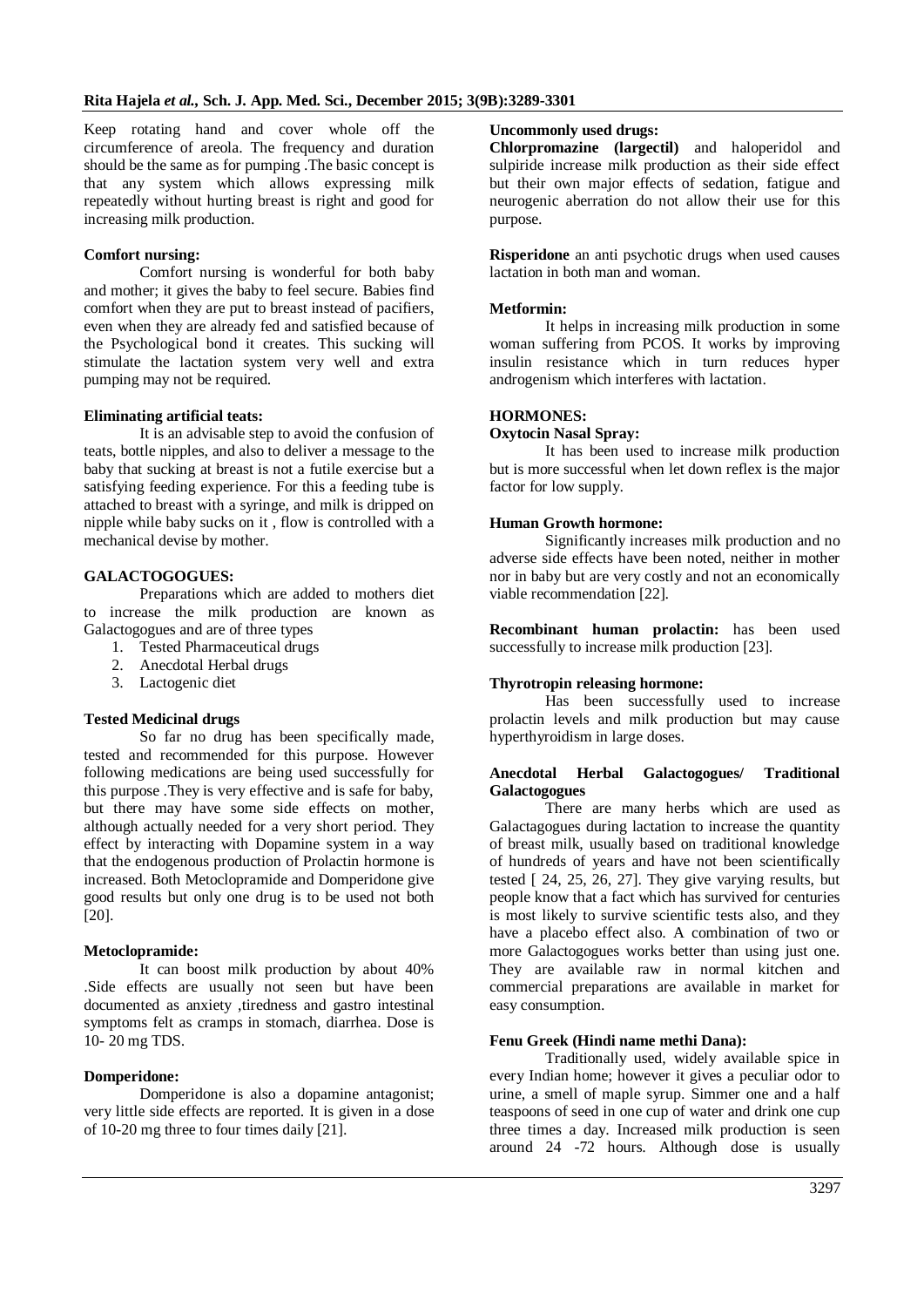individualized and assessed by slowly increasing it till urine gives the peculiar maple syrup smell. Once milk production is achieved to desired level, herb can be stopped; further milk supply is maintained by stimulus and emptying only. Fenu Greek is considered safe when used in moderation and is on US food and drug administrators Generally Recognized as safe list. Occasionally it causes GI Symptoms in very high doses. Recommended dose is 8 grams per day and side effects occur around 100 gm per day . Fenu greek belongs to same family as of Peanut and chick pea therefore it can cause allergy in individuals who have allergy to Pea nut or chick pea . It is also used for controlling Diabetes as it reduces blood glucose levels, therefore it can cause hypoglycemia.

# **Fennel (Foeniculum vulgare)-Hindi name – Moti Saunf:**

Indian mothers have been traditionally advised to drink fennel brewed water post partum for 40 days, may be for its lactogenic and carminative effect, and for release of digestive enzymes.

**Anise seed (Pimpinella anisum) - Sweet cumin – Hindi name maheen saunf / meethi saunf:** has mild estrogenic and carminative effect and is also used to ease colics and gas pain. It is drunk by mothers to relieve colicky babies also.

**Blessed Thistle (Cnicus Benedictus) /Milk Thistle / holy thistle (Silybum marianum)-Hindi name Bhatkataiya /Oontakara:** a bitter herb which increase and enrich the flow of milk, also used for liver and digestive problems as it contains Silymarin

# **Chaste Berry (Vitex Angus – castus) Hindi name-Nirgunthi / monks pepper:**

Suppresses sexual desire and was used for this effect in monastries and therefore known as monks pepper. It was traditionally used for correction and regulation of female reproductive system including amenorrhoea, dysmenorrhoea etc. It has a normalizing effect on progesterone and stimulates prolactin production and thus increases milk production.

# **Hops (Humulus Lupulus) Hindi – Dangshesh bellflower or poor man's Ginseng:**

It belongs to marijuana family and has been traditionally used to relieve stress, anxiety and insomnia, it also has anti viral and anti bacterial property. They have numerous flavonoids and estrogen precursors. All these act to increase lactation.

# **Nettle leaf (Urtica urens) hind name bichchu booti:**

An abundant source of vitamins, trace elements and iron. One ounce of herb in one pint of water taken ½ to 1 cup 3 times a day

# **Mothers Milk Tea:**

Instead of one herb, a mixture of few working together has been found to be more effective known as Mothers Milk Tea prepared with

1 Part Blessed Thistle 1 Part Fenugreek ½ Part Hops 2 Parts Fennel 1 Part Nettle

All these seeds are grinded together so that water can come in contact with its inner parts on brewing .1 pint of boiling water is added to about 1 ounce of seeds and kept for about 10 minutes , sugar or stevia can be added to taste, as the seeds are bitter. However bitter is good as it stimulates release of bile and other digestive enzymes

# **Fennel Tea:**

Easy to prepare and acceptable to palate, as tastes is sweet with an agreeable aroma, Seeds are crushed coarsely either in a mixer grinder or in a pestle mortar  $\frac{1}{2}$  to 1 tsf added to a cup of boiling water and kept for 10-15 minutes after placing a lid over cup. Dose is 1 cup three times a day. Honey or jaggery can be added to increase palatability, can also be added to normal Indian tea with milk and sugar and allowed to steep and then taken, but best results are seen with its purest form.

# **Dietary Modifications and Lactogenic diet**

Proper nutrition including adequate Protein, B vitamins, and essential fatty acids are essential to milk production, therefore first thing to be checked is diet. In order to hurriedly get back into shape, compromising on diet is common .As pregnancy delivery and Lactation phase is also a phase of quite a lot of weight gain. Deficiency in diet is like trying to produce a cloth without having yarn or more aptly a thick woolen cloth with a very thin yarn or like producing a recipe without a substrate. Although human body is unique in nature milk is produced for baby at the cost of mother's health that is nature's law but then, both quantity and quality of milk is compromised.

# **Traditional lactogenic foods are** [28].

**1. Oat meal:** It has a long standing recommendation for mothers. Research has proved it to be a good snacking, nutritious food; it has cholesterol lowering properties and maintains a healthy blood pressure giving a feeling of relaxation. All these might be a good help for her body to release oxytocin, a hormone involved in milk production and let down process.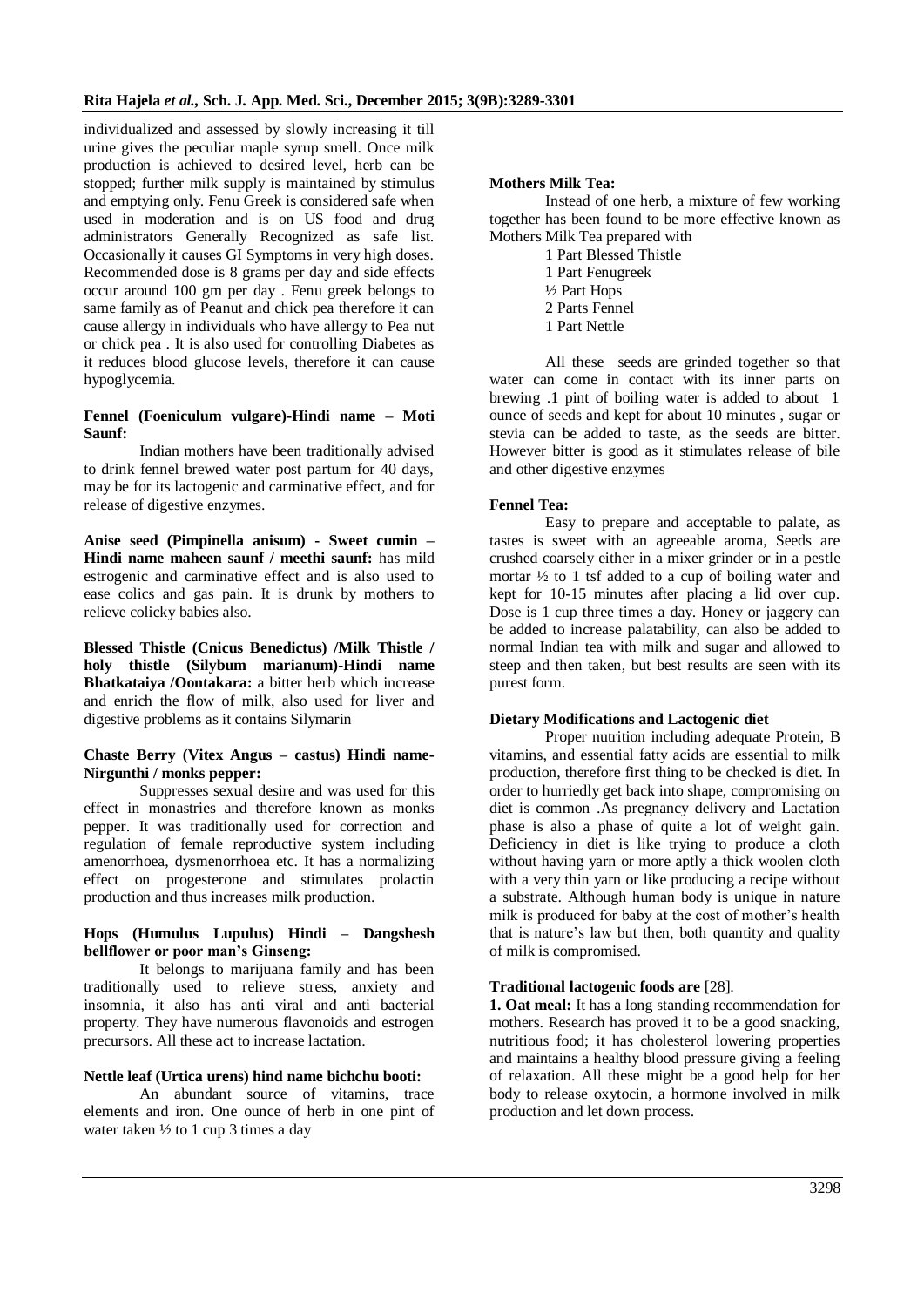**2. Spinach (palak in Hindi)** is a good source of calcium, iron, vitamin k and folate, all very important for pregnant and lactating mothers. It also contains, plant based chemicals having properties of estrogen, the Phytoestrogen which are known to promote breast tissue health and lactation.

**3. Carrot:** also contain Phytoestrogen, along with betacarotene and Vitamin A . Carrot juice is very good for lactating mothers or they can eat whole raw carrot in salad.

**4. Hummus :** chick peas ( chole /kabli chana in hindi) , lentils ( masoor ki dal in hindi ), lima beans( sem phali in Hindi), or green beans/ hari phali / borda), garlic are all lactogenic food and hummus is tradionally made from all such ingredients chick pea, tahini ,garlic , lemon juice ,olive oil making it a good nutritious lactogenic food for mothers .

**5. Papaya: (papeeta in Hindi)** is a commonly known lactogenic food. However green not ripe papaya soup has been used more frequently. It has enzymes and phytochemicals which increase breast tissue and milk production, it also acts as a natural sedative, good sleep and relaxation may also help in augmenting let down reflex.

**6. Asparagus (shatavari in Hindi):** It is loaded with folic acid, Vitamin A, C, K and also contains Phytoestrogens; the hormonal effect of phytoestrogens is like estrogen in milk production. It also contains tryptophan, an essential amino acid which is said to stimulate prolactin production, there by leading to increased milk production.

**7. Brown rice:** is the unprocessed raw rice with just its outer shell removed. It increases the serotonin level, the feel good hormone, helps regulate, mood, sleep, appetite and decreases anxiety and also stimulates prolactin secretion, leading to an increase in milk production.

**8. Apricots:** are naturally occurring galactogogue. Apricots especially dried apricots contain phytoestrogens which help like estrogens in body. It is also a rich source of Vitamin A , C, potassium ,calcium and tryptophan, and thus is helpful in milk production. Figs and dates also belong to this group and act as galactogogues.

**9. Salmon:** is good source of essential fatty acids, omega 3fatty acids and gives a boost to mothers' nutrition and health. EFAs are part of mother's milk and their abundant availability boosts milk production.

**10. Flax seeds:** (also in Hindi), pumpkin seeds (kaddu in Hindi), Dill seed (sanwa in Hindi) are all traditionally supposed to be helpful in breast feeding.

**11.Torbangun:** (Coleus amboinicus) or bangun bangun as locally called leaf soup is used in Indonesia for hundreds of years and it is found to increase milk by 65% as compared to 20% by Fenugreek.

**12. Water:** Water is an essential component of milk, Milk is 97% water. Nursing depletes mother of water and pushes body in a state of mild dehydration. Therefore staying well hydrated makes a lot of sense. Drinking extra fluid apart from quenching thirst improves milk supply; a glass of water just before nursing is the simplest way to boost milk production.

# **Complementary therapies**

**Relaxation and or Hypnosis audio tapes**- to relieve mother from tension, anxiety and stress of delivery and baby care.

**Acupuncture / Acupressure-** traditionally used in China as early as A.D. 256 and is supposed to be most effective if started within 20 days of delivery and does not work after 6 months. The production can increase as early as 2 hours or as late as 72 hours, earlier the response better is the outcome.

**Reflexology** – to augment lactation associated reflexes

#### **What are the things to be avoided? 1. Birth control pills**

Any form of hormonal birth control measures, pills, injections or patch may cause a significant drop of milk supply, therefore use mechanical methods if you need to , although breast feeding is a natural contraceptive , but may sometimes fail.

# **2. Medicines**

Pseudoephedrine (part of sudafed and other cold medications), methergine, bromcriptine may cause a drop in milk production and therefore should be avoided.

# **3. Food**

Large amounts of parsley sage and peppermint may affect milk supply.

# **4. Not giving Night feed**

Avoiding giving night feed to baby is a major hurdle in adequate milk supply because levels of prolactin are naturally higher during night and they are the one signaling breast to produce more. When they are not stimulated at night, levels fall and milk decreases. Avoidance of night time feed also decreases babies' weight gain and his energy level and long sucking efficiency. Therefore one to two night feeds are an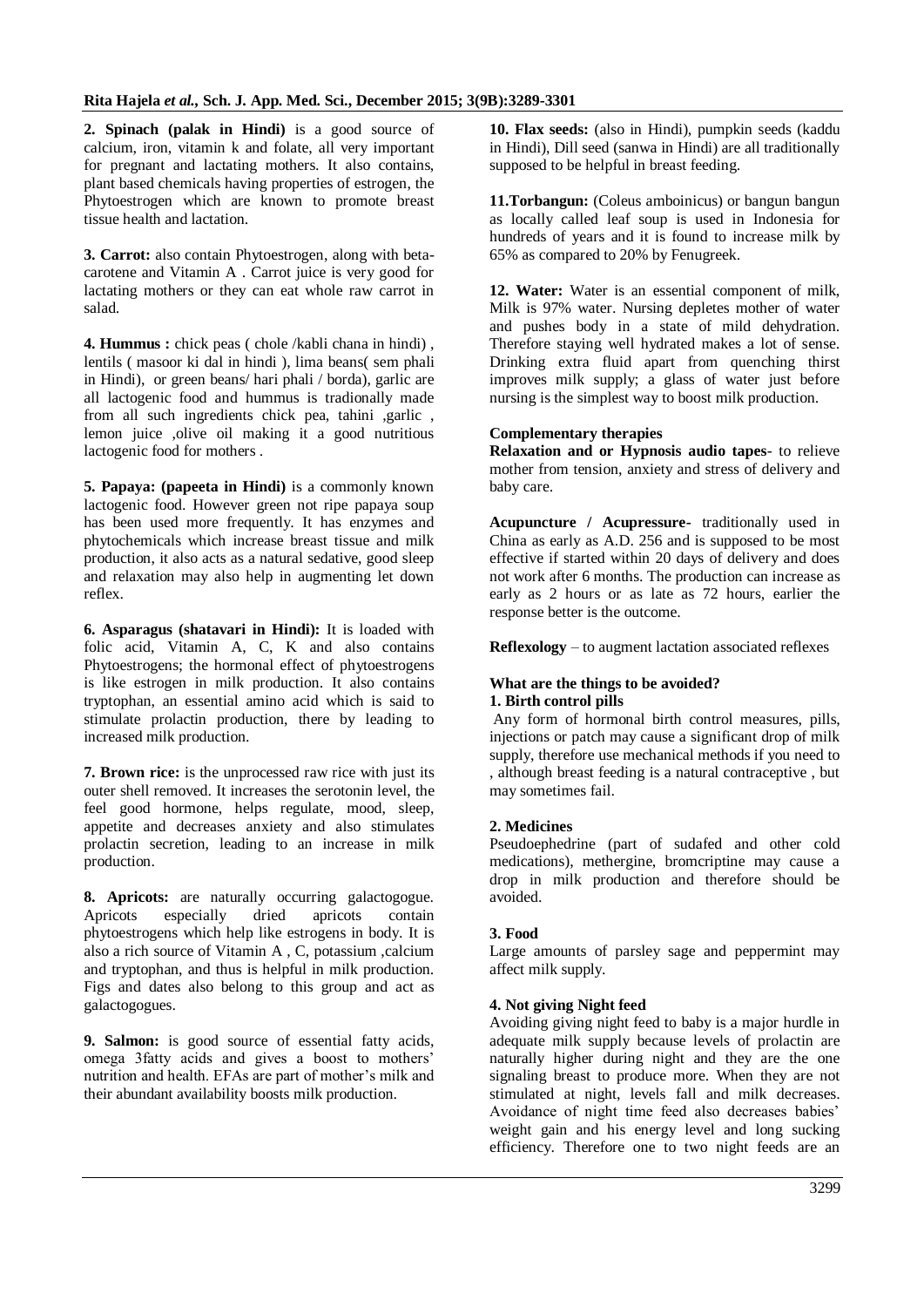essential part of baby feeding and adequate milk production although the lure of uninterrupted sleep is difficult to resist.

#### **5. Using pacifier in between feeds**

Using a pacifier in between feeds delays breast feeding and their feeding cues are lost, this also creates different sucking experience for baby and nipple confusion and is not good for baby and will lead to decrease in milk production.

#### **6. Scheduling Feeds with clock**

Scheduling decreases milk removal and since breasts make milk at the rate on which milk is removed under autocrine control. Less frequent emptying translates into less production.

#### **7. Supplementing feed and lowered Calibration:**

Since capacity of milk production is calibrated and is under autocrine control. In early weeks capacity of milk production is set in response to the amount of milk that is removed. If less milk is removed it assumes that less is needed and capacity is calibrated at a lower point of production. Supplementing feed with formula plays the same trick as it will delay the next feed because baby will not get hungry early, which means less removal of milk, decreased emptying of breast and a vicious cycle of decreased production, further supplementation and further decrease in milk supply. This is the commonest cause of insufficient milk production. If supplementation is really needed breasts should simultaneously be pumped to see there is no milk left and to coax it to produce more.

#### **Commercially available galactogenic ready to eat preparations, to be taken with milk**

Lepta den (Alarsin) 2 tablets TDS x 4 weeks

Shatavari (Organic India) 2 capsules BD with meals (Ayurvikalp)

Satavarex granules (Zandu) contains Shatavari 1-2 table spoonful twice daily mixed with milk

Lactare capsule (ttk health care) 2 Capsules TDS after one month than reduce to 1 TDS

Lactare granules (ttk health care) 2 Tea spoonfuls three times a day with milk than reduce to 1TSF TDS

#### **Perceived milk insufficiency versus true milk insufficiency:**

Dispelling the Myth of Low production is necessary and needs to be addressed at first encounter .Mothers may think that they are not able to breast feed their baby adequately where as in reality their judgment might be totally wrong. This may happen because,

1. Mothers may start thinking this even before 9-10 days i.e., before full Lactogenesis II has established

normally and due to this judgmental error may set in motion the vicious cycle.

2. A fussy, crying baby or a baby needing more attention or a baby sleeping less or a baby demanding feeds early all may be judged as having not enough milk to feed.

3. The behavior of wakefulness at night and demanding feed may be misinterpreted as insufficient milk, where as this behavior is normal for newborn.

4. Small size of breast, cessation of leaking in the nonfeeding breast may be perceived as less production.

5. Socio cultural influence and grandmother's insistence may also lead a mother to believe she is producing less milk and keeping the baby hungry.

6. Psychological and emotional issues, wanted or unwanted child, sex of baby all may affect mothers feelings towards baby and influence her milk production or perception of it.

 Instead of a true milk insufficiency a perceived milk insufficiency is the major hurdle as this starts the downhill path towards true milk insufficiency and should be taken care of at the first encounter. It sets in motion the vicious cycle of supplementation decreased sucking and low milk production. Breast feeding is almost universally started but is stopped very soon due to this myth and if not corrected in time leads to true milk insufficiency, therefore it is necessary to estimate if sufficient breast milk is being produced

# **Adequate breast milk supply is assessed**

**1. By weighing baby before and after breast feeding,**  which tells the weight baby has gained; 50 mg gain translates into 50 ml of milk transferred and needed is 150 ml/ kg / day.

**2. By estimating his daily eight gain,** New born normally gains weight of about 25 gm /day from 2 weeks to 3 months and about 20 gm per day from 3 months to 6 months, from 6-9 months about  $15 \text{ gm/day}$ and from 9-12 months about 12 gm /day. If he is gaining weight at about this rate there is no fear of low milk supply

**3. By passage of adequate urine and stool passage,**  passage of at least 6 times urine per day and at least one motion per day

# **REFERENCES:**

- 1. Lakhkar BB; Breastfeeding in adopted babies Indian Pediatrics. 2000:37; 1114-1116.
- 2. Daly SEJ, Hartman PE; Infant demand and milk supply. Part 1: Infant demand and milk supply in lactatating woman. Journal of human lactation 1995a; 11:21-31.
- 3. Daly SEJ, Hartman PE; Infant demand and milk supply.Part2: The short term control milk